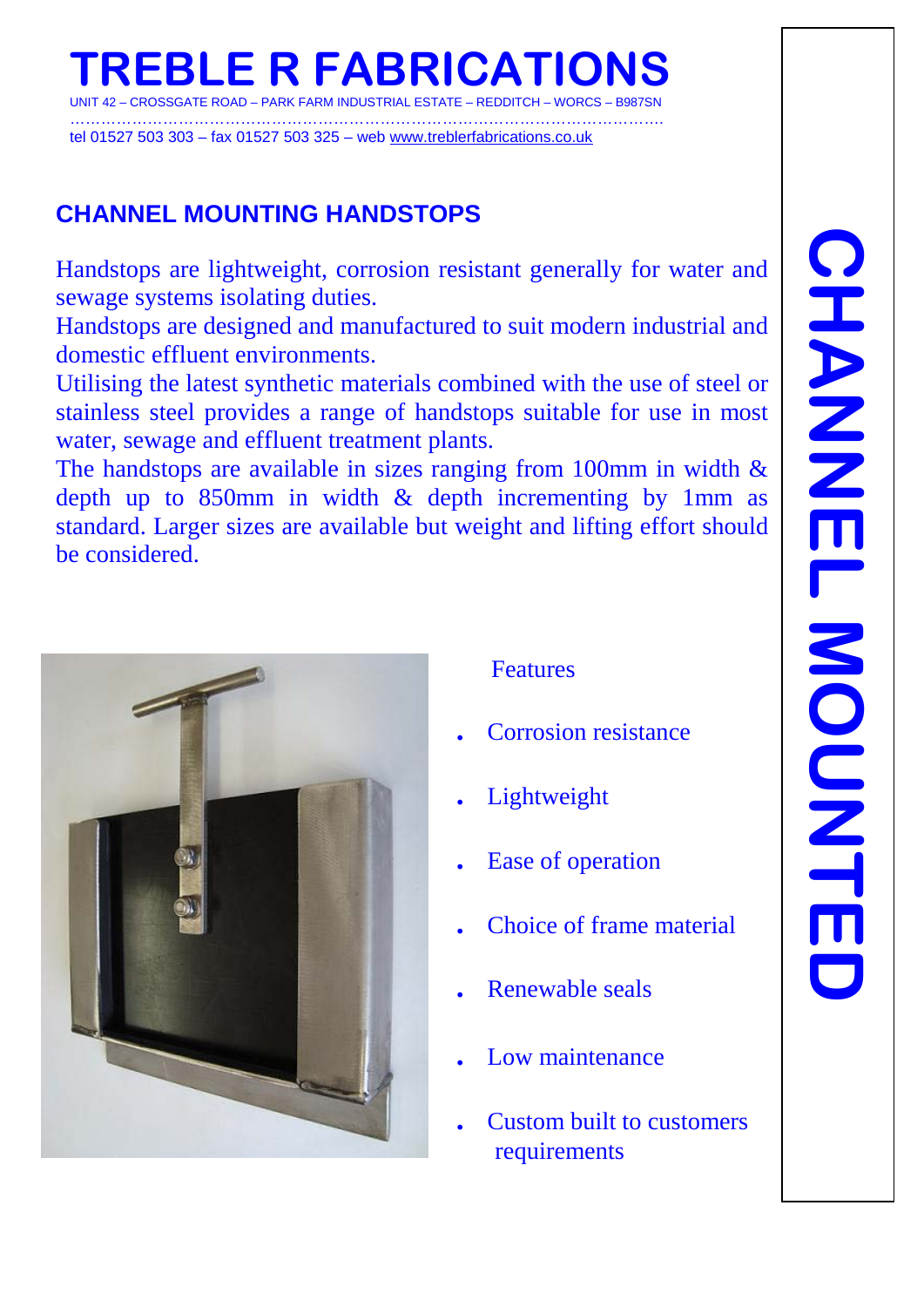# **Handstops – Channel**

| <b>Operating Duty</b> |
|-----------------------|
| Application:          |

| Flow control and isolation  |
|-----------------------------|
| Side Wall & Channel rebates |
| <b>Water and Sewage</b>     |
| Up to top of door           |
| On $&$ off-seat             |
|                             |

| <b>Options</b> |                                  |
|----------------|----------------------------------|
| Mounting:      | Side wall mounted in channel     |
| Operation:     | Lifting handle(s) or handhole(s) |
| Size Range:    | Any size from 100mm to 850mm     |
|                | in square or rectangular format  |

# **Applicable Standards**

BS 7775: 1995, Specification for general purpose penstocks

#### **Construction Materials**

| `EM                         | <b>DESCRIPTION MATERIAL</b> |                                 |
|-----------------------------|-----------------------------|---------------------------------|
|                             | Frame                       | Mild Steel, BS 4360 Gr 43A      |
|                             |                             | Stainless Steel, BS 970 Gr 304  |
|                             |                             | Stainless Steel, BS 970 Gr 316  |
| $\mathcal{D}_{\mathcal{L}}$ | Door                        | <b>HMWP</b> with Reinforcement  |
|                             |                             |                                 |
| 3                           | Side Seals                  | Low Friction Polyolefin         |
| 4                           | <b>Invert Seal</b>          | Neoprene                        |
| 5                           | <b>Stem</b>                 | Stainless Steel, BS 970 Gr 304  |
|                             |                             | Stainless Steel, BS 970 Gr 316  |
|                             | <b>Fasteners</b>            | Stainless Steel, BS 6105, Gr A4 |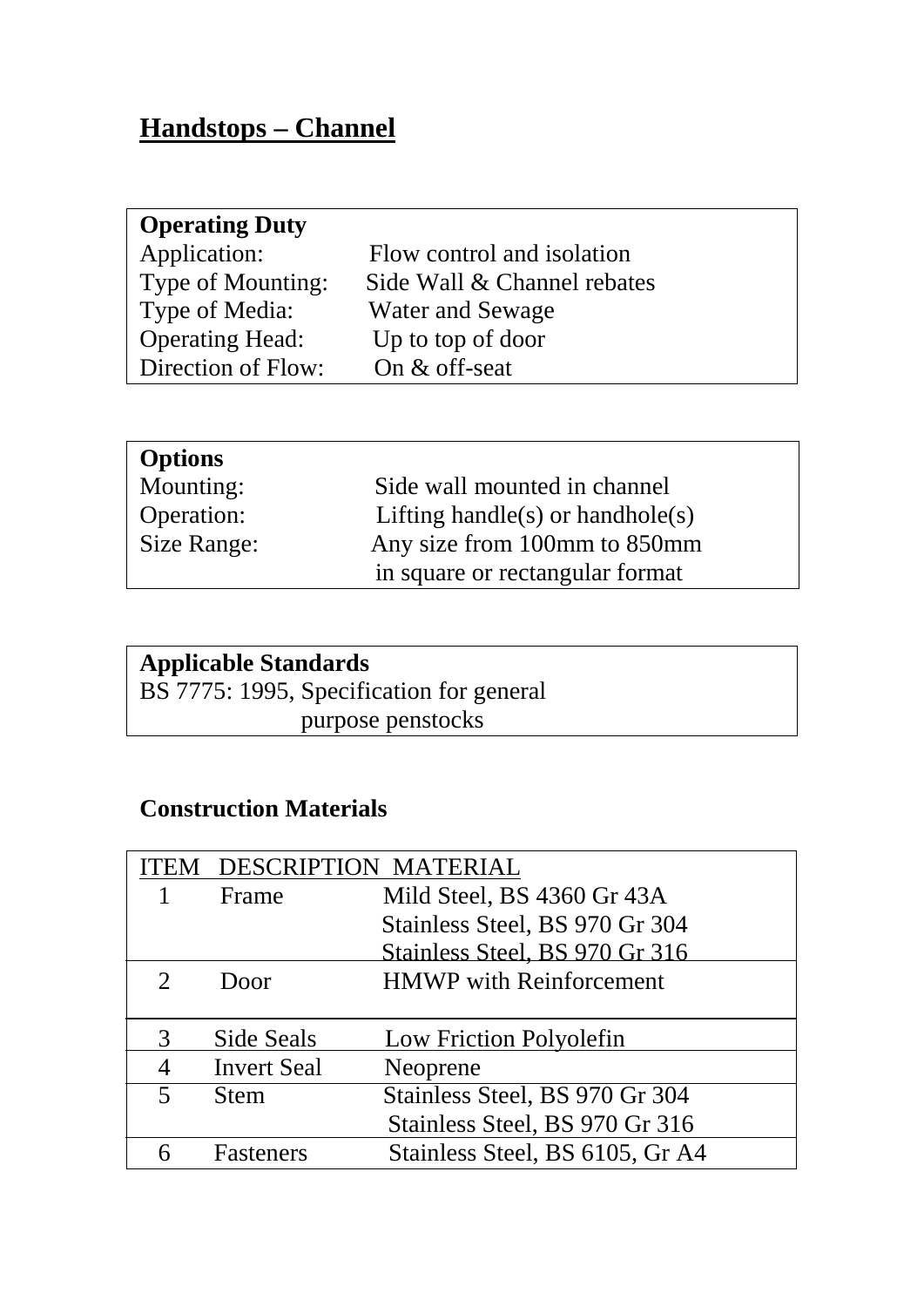# **Channel Mounting Handstops Dimensions**





FRONT ELEVATION

SIDE ELEVATION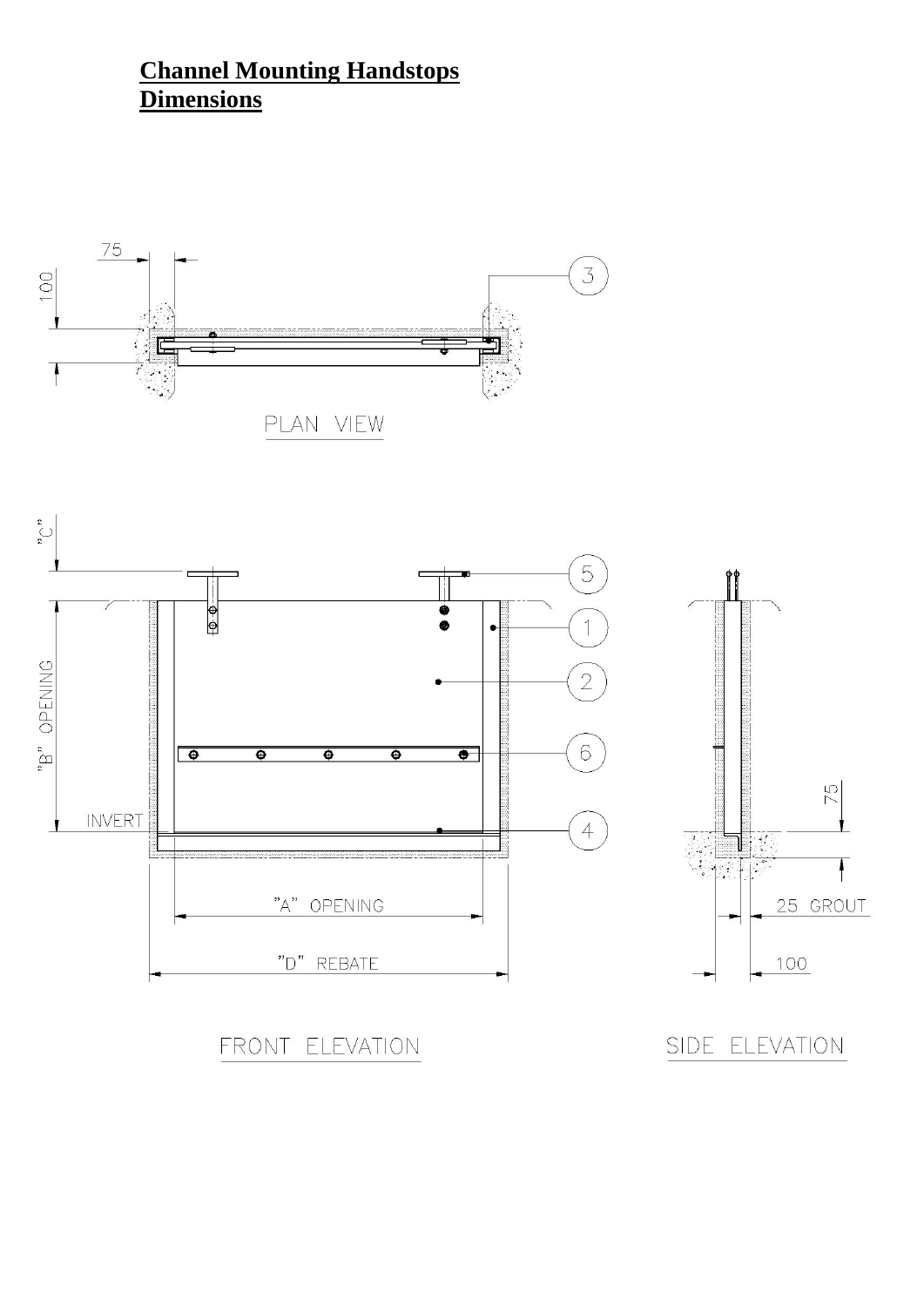# **Channel Mounting Handstops**

|                                | <b>OPENING WIDTH</b> |
|--------------------------------|----------------------|
| B                              | <b>OPENING DEPTH</b> |
| $\boldsymbol{\mathsf{\Gamma}}$ | <b>100</b>           |
|                                | $A + 150$            |